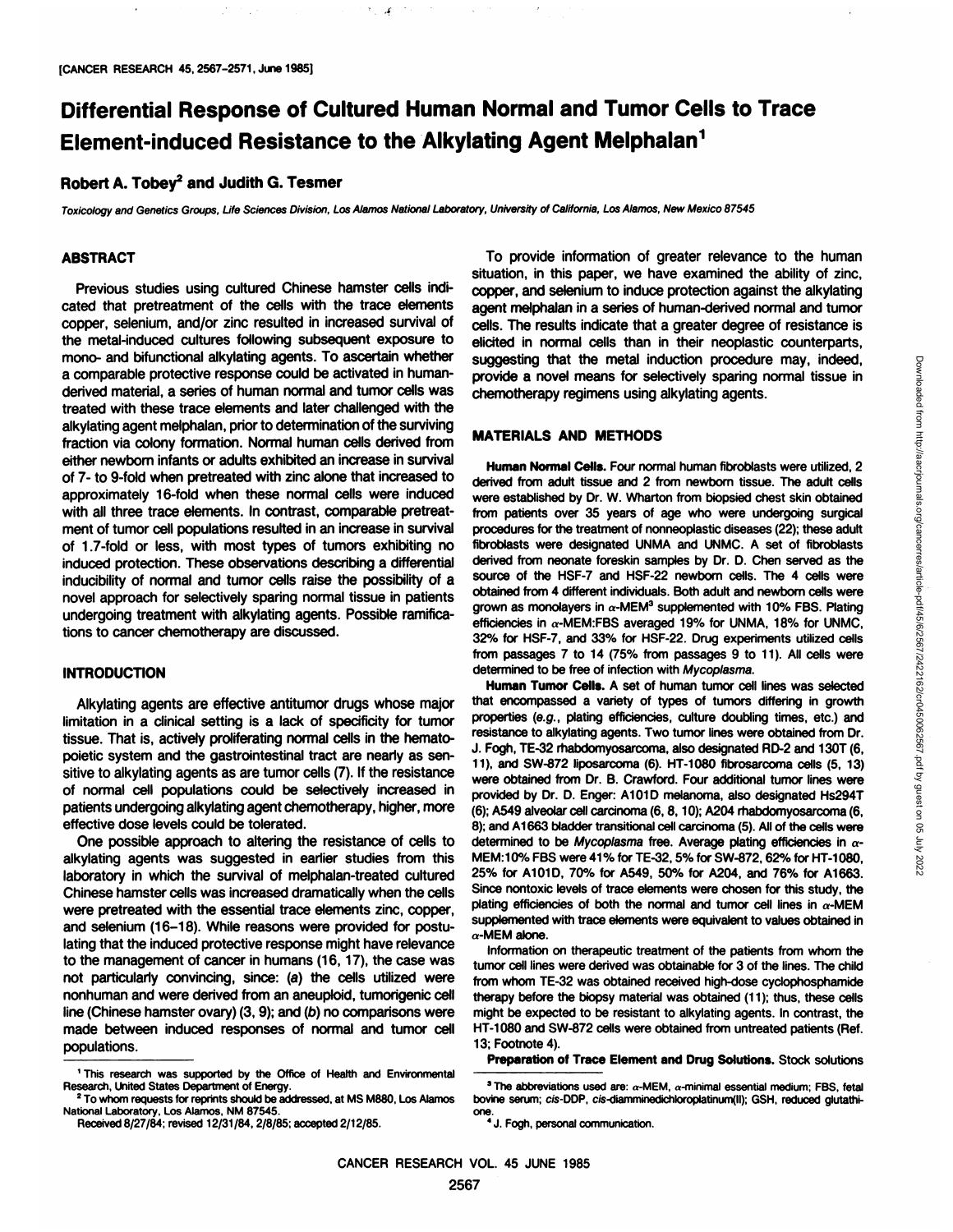of ZnCl<sub>2</sub>, K<sub>2</sub>SeO<sub>3</sub>, and CuCl<sub>2</sub> were prepared in 0.01  $\mu$  HCI, sterilized by filtration, then dispensed into polyethylene tubes, and stored at  $-20^{\circ}$ C. Dilutions of all 3 compounds were prepared in distilled water. The alkylating agent melphalan (also designated L-PAM, L-phenylalanine mustard, or sarcoiysin). NSC 8806, was provided by Dr. D. Abraham, Investigational Drug Branch, National Cancer Institute, Bethesda, MD. Solutions of melphalan were dissolved in acidic ethanol (70% ethanol in 0.05 N HCI), sterilized by filtration, transferred to polyethylene tubes, and stored at  $-70^{\circ}$ C for periods of 24 h or less; aliquots of drug were then thawed immediately prior to use.

**Survival Experiments. Stock monolayercultureswere trypsinized,** and a series of T75 flasks was set up, with each T75 flask containing  $\sim$ 8 x 10<sup>5</sup> cells in 25 ml of  $\alpha$ -MEM:10% FBS. The flasks were incubated for 36 h at  $37^{\circ}$ C in a CO<sub>2</sub> incubator, after which the overlay medium was removed from a portion of the flasks and replaced with fresh medium (uninduced control cultures). The overlay medium was removed from the remaining flasks, and 25 ml of  $\alpha$ -MEM:10% FBS, supplemented with either 100  $\mu$ m ZnCl<sub>2</sub> or with 100  $\mu$ m ZnCl<sub>2</sub>, 60  $\mu$ m CuCl<sub>2</sub>, and 5  $\mu$ m K<sub>2</sub>SeO<sub>3</sub>, were added back (trace element-induced cultures). Following incubation for 12 h (the induction period), the overlay medium was withdrawn from all flasks, and dilutions of freshly thawed melphalan in complete  $\alpha$ -MEM were added. Three h later, the monolayer cultures were trypsinized, and the cells were counted, diluted, and plated in drugfree medium (200 to  $6 \times 10^4$  cells/dish) directly into 60-mm plastic tissue culture dishes. After 12 to 14 days at 37°C in a CO<sub>2</sub> incubator, the plates were washed, fixed, and stained with crystal violet prior to determining the fraction of survivors (i.e., colonies of 50 or more cells).

### **RESULTS**

When zinc-induced and uninduced normal cells were exposed to different doses of melphalan and the surviving cell fractions were determined (Chart 1A), it was apparent that the induced culture was more resistant (i.e., greater survival at any given dose of melphalan). For ease of comparing results from a number of experiments, the concentration of melphalan required to re duce survival of the uninduced culture by 3 orders of magnitude



TE-32 tumor cellis (*B*) in cultures subsequently exposed to melphalan. Induced with a straining system of the straining for the straining for the straining for the straining for the straining  $\sim$ of melphalan-containing medium to both induced and uninduced cultures. Following a 3-h incubation period, cells were plated in drug-free medium. Bars, SO.

(down to the 0.1% level) was determined, and then the survival of the induced culture at that drug concentration was calculated. In Chart 1A, the induced cells were nearly 8 times more resistant than were their uninduced counterparts. In contrast to the results obtained with normal cells, zinc pretreatment had no effect on survival of human tumor TE-32 cells following exposure to mel phalan (Chart 18), indicating that the protective response was not induced in this tumor line.

The effectiveness of zinc as an inducer of protection against melphalan toxicity is summarized in Table 1 for the entire series of normal and tumor cells. All 4 normal cells were made more resistant to melphalan (approximately 7- to 9-fold increase in survival) by pretreatment for 12 h with 100  $\mu$ m ZnCl<sub>2</sub>. Note also that the uninduced newborn fibroblasts appear to be more resistant than the uninduced adult fibroblasts, since higher con 0.1% level in newborn cells than in adult-derived cells, perhaps suggesting an age-dependent loss in resistance.

centrations of melphalan were required to reduce survival to the<br>
suggesting an age-dependent loss in resistance.<br>
Zinc was much less effective in stimulating an increase in<br>
resistance comelphalan toxicity in the tumor ce Zinc was much less effective in stimulating an increase in resistance to melphalan toxicity in the tumor cells. The largest increase in induced resistance among the tumor cell series was observed in the HT-1080 fibrosarcoma, in which survival was increased an average of only 1.7-fold by zinc pretreatment. Four of 7 tumor cell types exhibited either no increase in resistance or, in the case of SW-872 cells, a possible slight potentiation of toxicity in one experiment as a result of pretreatment with ZnCI<sub>2</sub>. This failure to induce an appreciable degree of protection in tumor cells was observed in both highly resistant cells (e.g., A549 and TE-32) and in melphalan-sensitive cells (e.g., HT-1080 and SW-872).

The results further demonstrate that the tumor cells main tained the drug resistance properties of the initial isolates during prolonged cultivation in tissue culture. The cells HT-1080 and SW-872, known to be derived from untreated patients (and, therefore, most likely relatively sensitive to chemotherapeutic agents), exhibited a low degree of resistance to melphalan in the uninduced state that was roughly comparable to the resistance of uninduced, adult normal cells. In contrast, TE-32 cells, derived from a patient that had been treated aggressively with another alkylating agent prior to establishment of the line (11), were approximately 2.4 times more resistant to melphalan in the uninduced state than were the uninduced HT-1080 cells.

Previous studies with cultured Chinese hamster cells (18) indicated that induction with a combination of the trace elements zinc, copper, and selenium resulted in a degree of protection  $\sum_{n=1}^{\infty}$ <br>(~70-fold increase in survival) that greatly exceeded that achiev-<br>able with any single inducer (~7.fold increase in survival). To (~70-fold increase in survival) that greatly exceeded that achiev able with any single inducer (~7-fold increase in survival). To determine whether the combination of trace elements adminis tered to human cells is more effective than zinc alone, 2 normal fibroblasts and a pair of tumor lines (A101D and A549) were pretreated with 100  $\mu$ m ZnCl<sub>2</sub>, 60  $\mu$ m CuCl<sub>2</sub>, and 5  $\mu$ m K<sub>2</sub>SeO<sub>3</sub> for 12 h prior to exposure to melphalan, and aliquots were removed after 3 h for determination of survivors (Table 2). The combination of trace elements was without appreciable effect on survival of the tumor cells; however, zinc, copper, and selenium increased survival of the normal cells by approximately 16-fold or about twice that achievable with zinc alone (Table 1).

## **DISCUSSION**

In the studies described in this paper, equivalent levels of inducers were provided to both normal and tumor cells, with the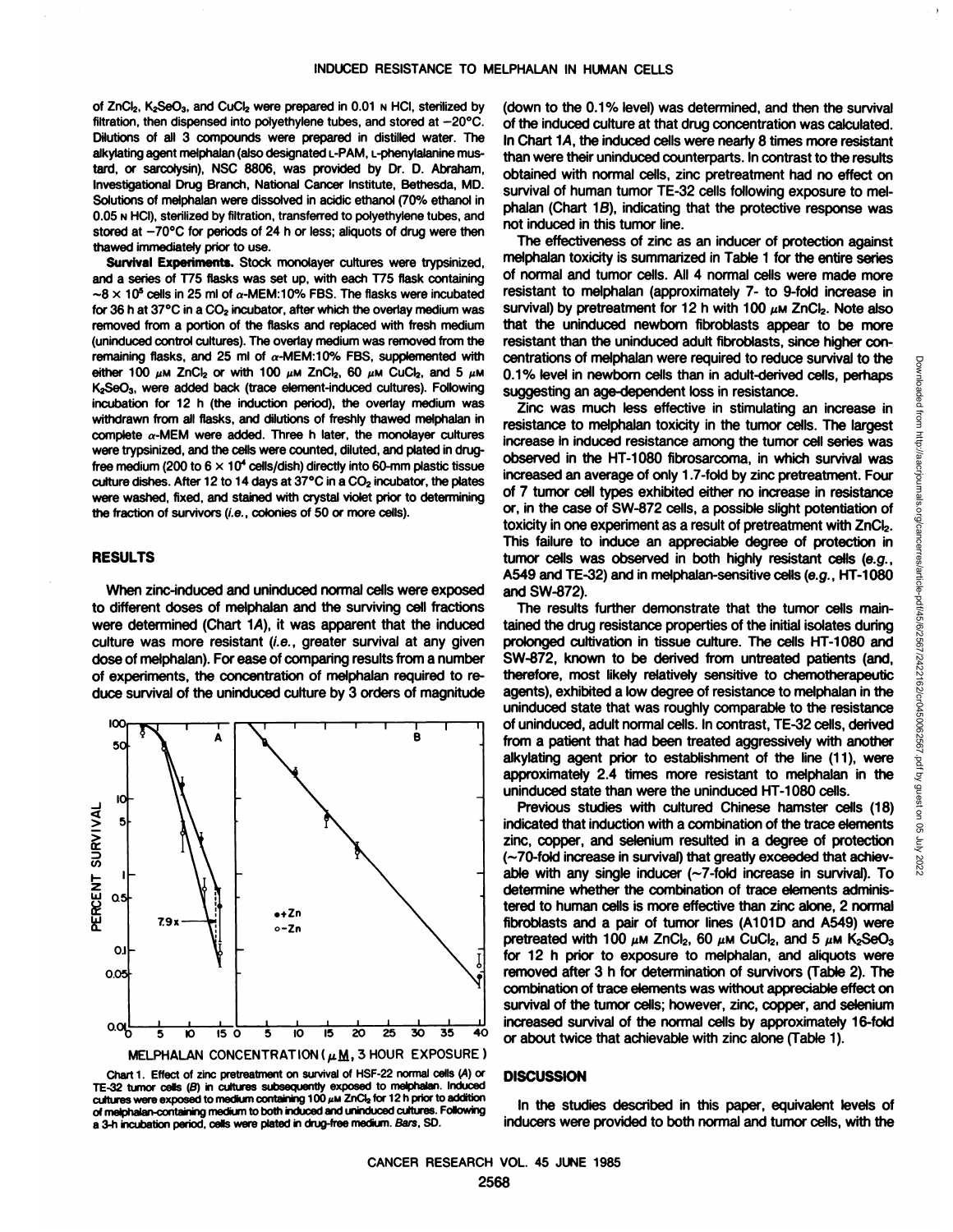| Cell designa-<br>tion | Source of cell                         | Mean level of mel-<br>phalan $(\mu \mathsf{M})$ required to<br>reduce survival to<br>0.1% in the non-zinc-<br>induced culture" | % of survival of the zinc-in-<br>duced culture at the level of<br>melphalan yielding 0.1% sur-<br>vival in the uninduced<br>culture" | Mean increase in survival of zinc-<br>treated cells |
|-----------------------|----------------------------------------|--------------------------------------------------------------------------------------------------------------------------------|--------------------------------------------------------------------------------------------------------------------------------------|-----------------------------------------------------|
| Normal cells          |                                        |                                                                                                                                |                                                                                                                                      |                                                     |
| <b>UNMA</b>           | Skin from chest of<br>middle-aged male | 5.0                                                                                                                            | $0.76 - 0.90$                                                                                                                        | 8.3-fold                                            |
| <b>UNMC</b>           | Skin from chest of<br>middle-aged male | 8.7                                                                                                                            | $0.66 - 0.75$                                                                                                                        | $7.1$ -fold                                         |
| HSF-7                 | Neonate foreskin                       | 12.6                                                                                                                           | $0.58 - 0.75$                                                                                                                        | 6.7-fold                                            |
| <b>HSF-22</b>         | Neonate foreskin                       | 12.6                                                                                                                           | $0.79 - 0.98$                                                                                                                        | 8.9-fold                                            |
| Tumor cells           |                                        |                                                                                                                                |                                                                                                                                      |                                                     |
| A101D                 | Melanoma                               | 18.1                                                                                                                           | 0.10                                                                                                                                 | No increase                                         |
| A204                  | Rhabdomyosarcoma                       | 16.9                                                                                                                           | $0.10 - 0.18$                                                                                                                        | $1.4$ -fold                                         |
| A549                  | Lung carcinoma                         | 53.3                                                                                                                           | $0.10 - 0.14$                                                                                                                        | $1.2$ -fold                                         |
| A1663                 | <b>Bladder transitional</b>            | 29.5                                                                                                                           | 0.10                                                                                                                                 | No increase                                         |
|                       | cell carcinoma                         |                                                                                                                                |                                                                                                                                      |                                                     |
| HT1080                | Fibrosarcoma                           | 17.1                                                                                                                           | $0.18 - 0.26$                                                                                                                        | $1.7$ -fold                                         |
| TE-32                 | Rhabdomyosarcoma                       | 40.8                                                                                                                           | 0.10                                                                                                                                 | No increase                                         |
| SW-872                | Liposarcoma                            | 13.9                                                                                                                           | $0.10 - 0.053$                                                                                                                       | 1.2-fold decrease                                   |

Table 1 Effect of zinc pretreatment on survival of human normal and tumor cells exposed to the alkylating agent melphalan

Cells exposed to melphalan for 3 h prior to plating in drug-free medium for 12 to 14 days for colony formation.

 $^D$  Cells in the zinc-treated cultures were incubated in medium containing 100  $\mu$ m ZnCl<sub>2</sub> for 12 h prior to exposure to melphalan.

|                                 | <b>Bladder transitional</b>                                                                                                                  | 29.5                                                                                                                                                                                                                                                                            | 0.10                                   | No increase                                                                                                                                                                                  |
|---------------------------------|----------------------------------------------------------------------------------------------------------------------------------------------|---------------------------------------------------------------------------------------------------------------------------------------------------------------------------------------------------------------------------------------------------------------------------------|----------------------------------------|----------------------------------------------------------------------------------------------------------------------------------------------------------------------------------------------|
|                                 | cell carcinoma<br>Fibrosarcoma                                                                                                               | 17.1                                                                                                                                                                                                                                                                            | $0.18 - 0.26$                          | $1.7$ -fold                                                                                                                                                                                  |
| Rhabdomyosarcoma<br>Liposarcoma |                                                                                                                                              | 40.8                                                                                                                                                                                                                                                                            | 0.10                                   | No increase                                                                                                                                                                                  |
|                                 |                                                                                                                                              | 13.9                                                                                                                                                                                                                                                                            | $0.10 - 0.053$                         | 1.2-fold decrease                                                                                                                                                                            |
|                                 |                                                                                                                                              | melphalan for 3 h prior to plating in drug-free medium for 12 to 14 days for colony formation.                                                                                                                                                                                  |                                        |                                                                                                                                                                                              |
|                                 |                                                                                                                                              | treated cultures were incubated in medium containing 100 $\mu$ M ZnCl, for 12 h prior to exposure to melphalan.                                                                                                                                                                 |                                        |                                                                                                                                                                                              |
|                                 |                                                                                                                                              |                                                                                                                                                                                                                                                                                 |                                        |                                                                                                                                                                                              |
|                                 |                                                                                                                                              | Table 2                                                                                                                                                                                                                                                                         |                                        |                                                                                                                                                                                              |
|                                 |                                                                                                                                              | Effect of combined zinc, copper, and selenium pretreatment on survival of human normal and tumor cells exposed to the<br>alkylating agent melphalan                                                                                                                             |                                        |                                                                                                                                                                                              |
| Cell designa-                   | Mean level of mel-<br>phalan required to re-<br>duce survival to 0.1% in<br>the uninduced culture                                            | % of survival of the<br>zinc:copper:selenium-induced<br>culture at the level of mel-<br>phalan yielding 0.1% survival                                                                                                                                                           | Mean increase in survival of the trace |                                                                                                                                                                                              |
| tion                            | $(\mu M)^n$                                                                                                                                  | in the uninduced culture <sup>o</sup>                                                                                                                                                                                                                                           | element-induced cells                  |                                                                                                                                                                                              |
| Normal cells                    |                                                                                                                                              |                                                                                                                                                                                                                                                                                 |                                        |                                                                                                                                                                                              |
| <b>HSF-7</b>                    | 13.7                                                                                                                                         | 1.30-1.95                                                                                                                                                                                                                                                                       | 16.3-fold                              |                                                                                                                                                                                              |
| <b>HSF-22</b>                   | 13.4                                                                                                                                         | $1.45 - 1.60$                                                                                                                                                                                                                                                                   | 15.8-fold                              |                                                                                                                                                                                              |
| <b>Tumor cells</b>              |                                                                                                                                              |                                                                                                                                                                                                                                                                                 |                                        |                                                                                                                                                                                              |
| A101D                           | 17.5                                                                                                                                         | 0.1                                                                                                                                                                                                                                                                             | No increase                            |                                                                                                                                                                                              |
| A549                            | 51.5                                                                                                                                         | $0.1 - 0.028$                                                                                                                                                                                                                                                                   | 1.3-fold decrease                      |                                                                                                                                                                                              |
|                                 | and 5 $\mu$ M K <sub>2</sub> SeO <sub>3</sub> for 12 h prior to exposure to melphalan.<br>ormal cells yielded a greater degree of resistance | a Cells exposed to melphalan for 3 h prior to plating in drug-free medium for 12 to 14 days for colony formation.<br>$^D$ Cells in the zinc:copper:selenium-treated cultures were incubated in medium containing 100 $\mu$ M ZnCl <sub>2</sub> , 60 $\mu$ M CuCl <sub>2</sub> , |                                        | 15), the resultant levels of plasma zinc are not markedly elevated.                                                                                                                          |
|                                 | an the tumor cell populations (Tables 1 and 2). If                                                                                           |                                                                                                                                                                                                                                                                                 |                                        | Obviously, novel protocols for zinc administration and delivery                                                                                                                              |
|                                 | onses of comparable magnitude can be induced                                                                                                 |                                                                                                                                                                                                                                                                                 |                                        | are required that will yield persistent, biologically active com-                                                                                                                            |
|                                 | formal tissue (both fibroblast and nonfibroblast                                                                                             | plexes of zinc.                                                                                                                                                                                                                                                                 |                                        |                                                                                                                                                                                              |
| agent chemotherapy.             | cancer patients, then the approach outlined may<br>means for selectively sparing normal tissue                                               |                                                                                                                                                                                                                                                                                 |                                        | Assuming that problems associated with zinc delivery can be<br>overcome, unequal partitioning of zinc between normal and<br>tumor tissue might further favor the preferential induction of a |
|                                 | o findingo to the olinie, and maior problem to be                                                                                            |                                                                                                                                                                                                                                                                                 |                                        | protoctivo reppendo in normal tioque. Ctudica with colid tupor                                                                                                                               |

result that the normal cells yielded a greater degree of resistance to melphalan than the tumor cell populations (Tables 1 and 2). If differential responses of comparable magnitude can be induced in all types of normal tissue (both fibroblast and nonfibroblast cells) in human cancer patients, then the approach outlined may provide a novel means for selectively sparing normal tissue during alkylating agent chemotherapy.

To apply these findings to the clinic, one major problem to be overcome is possible toxicity of the induction protocol. Because we wanted to maximize the protective response in the present study, we deliberately utilized the highest tolerable doses of trace element inducers. It should be emphasized, however, that does of zinc only slightly in excess of normal serum zinc levels  $(20 \mu)$  can increase survival of the Chinese hamster ovary cell line by 4.5-fold (16), leading us to expect that even small in creases in serum zinc levels in humans might be sufficient to activate the protective response in normal tissue. Another major problem to be overcome if this technique is to be utilized in the clinic is the difficulty in elevating plasma zinc levels due to homeostatic regulation of this essential trace element in humans. Although humans can tolerate doses of dietary zinc that are roughly 20-fold greater than minimum daily requirements (12,

Assuming that problems associated with zinc delivery can be overcome, unequal partitioning of zinc between normal and tumor tissue might further favor the preferential induction of a protective response in normal tissue. Studies with solid tumor model systems (4, 19-21, 23) suggest that serum-borne sub stances, such as trace elements, exhibit limited ability to pene trate into solid tumors to the internal layers of arrested but viable cells (the major source of cells for repopulation of the tumor following therapeutic intervention) that are located between the necrotic center and the actively dividing cells comprising the periphery of the tumor. In contrast, serum nutrients are readily taken up by the well-vascularized normal tissue. The net result is a preferential enrichment of administered inducers accumulat ing in the normal tissue.

The combination of all 3 trace elements in our human cell studies (Table 2) induced only a modest increase in resistance to melphalan over that obtained with zinc alone (Table 1). Ob viously, from a clinical standpoint, any enhanced resistance of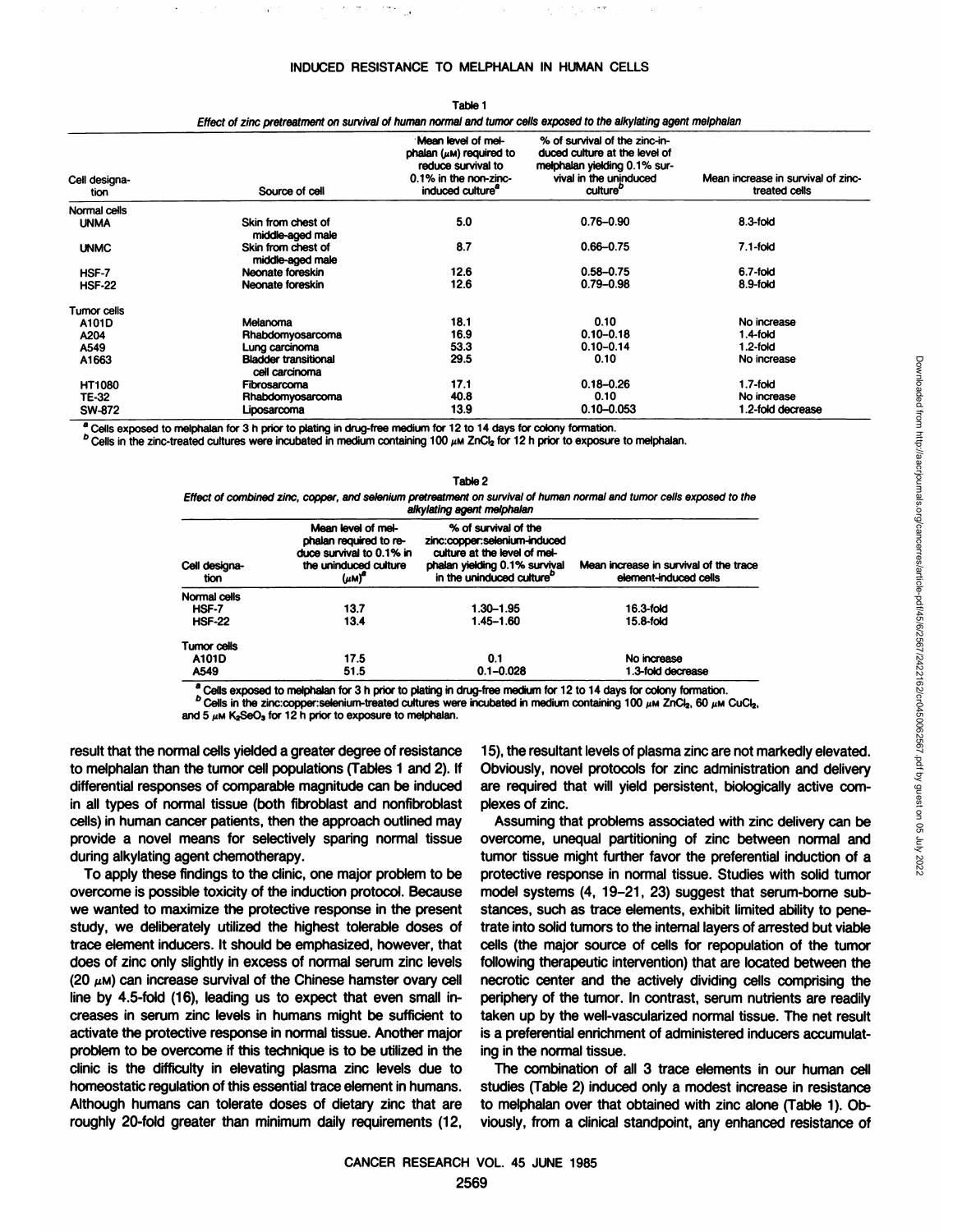normal tissue to alkylating agent toxicity resulting from multiagent induction protocols must be weighed against possible side effects associated with the administration of potentially toxic compounds containing copper and selenium. The range in con centration between an essential level and one that is overtly toxic is much narrower for copper and selenium compounds than for those containing zinc, which might suggest that major emphasis be placed on zinc-only induction protocols.

Whatever the induction protocol ultimately selected, we wish to emphasize that we are not advocating a return to single (alkylating) agent therapeutic regimens. Instead, we are sug gesting that the toxicity for normal tissue associated with admin istration of drugs, such as melphalan, might be reduced in any therapeutic regimen using alkylating agents, provided, of course, that the induction protocol does not significantly alter the efficacy of the nonalkylating agent components.

All of the above considerations suggest the feasibility of trig gering a protective response specifically in normal tissue, but it is only natural to ask whether any data have been obtained with intact animals or humans that directly support this notion. We believe that one such report appeared very recently (2), although the authors in that study did not consider the type of induced protective response that we favor in their discussion of possible mechanisms. In the study of Berry ef al. (2), fibrosarcoma-bearing mice were administered the alkylating agent cis-DDP with or without pretreatment with selenium (in the form of selenous acid). Injection i.p. of 2 to 4  $\mu$ g of selenous acid per g prior to injection i.p. of  $16 \mu$ g of cis-DDP per g reduced the mortality  $3.$  Deaven, L. L., and Petersen, D. F. The chromosomes of CHO, an aneuploid associated with administration of that level of the drug and generally enhanced the antitumor effects of cis-DDP. The authors interpreted their results to suggest a direct "interaction between selenium and the molecule of cis-DDP which prevents reabsorption by renal cells but does not impede antitumor activ ity.'

While we have no quarrel with that interpretation, the striking similarities between their findings (2) and our own suggest that the type of trace element-induced protective response described in this paper also may have been activated in their tumor-bearing  $\overline{\phantom{a}}_8$ animals. Specifically, we note that: (a) selenous acid was admin istered 4 h prior to injection of the alkylating agent, suggesting the requirement for an induction period; (b) studies with both normal and tumor-bearing animals indicated that selenous acid pretreatment of cis-DDP-exposed animals reduced short-term drug-specific mortality, suggesting protection of normal tissue; and (c) clonogenic assays utilizing tumor cells grown in vitro indicated that selenous acid treatment had no measurable effect on cis-DDP toxicity (i.e., selenium failed to induce a protective M. B. Cultivation in vitro of cells de<br>
cancer (Phila.), 24: 520–526, 1969. response in tumor cells). Further studies of this nature, using additional tumor species and animal hosts plus different trace element inducers, will be required to establish the validity of our proposed interpretation of the data of Berry ef al. (2).

If, indeed, the protective response described in this paper can be activated in animals (and, by extrapolation, in humans as well), one may ask about the underlying biochemical mecha-<br>15. nism(s) responsible for this enhanced resistance to alkylating agent toxicity. Our previous studies with alkylating agent-treated cultured cells indicate that the protective response is a complex multifactorial process (14, 16-18). Zinc treatment causes small

perturbations in the rate of drug uptake  $(17)$  and efflux<sup>5</sup> and also appears to initiate subtle alterations in melphalan metabolism<sup>6</sup>: none of these processes, however, seems to contribute greatly to the induced protection.

Of greater importance, possibly, is induction of the reactive, thiol-containing species glutathione in zinc-treated responsive cells and, possibly, in selenium-treated cells as well(14). The levels of GSH and glutathione S-transferase activities roughly correlated with the degree of protection in zinc-induced Chinese hamster cells (14), and GSH and melphalan were shown to interact directly in vitro.<sup>6</sup> Formation of GSH:alkylating agent complexes in vivo could lead to detoxification through binding of the drug to the tripeptide species and prevention of interaction with sensitive cellular targets. For a discussion of the suggestive evidence linking cellular sulfhydryl content and sensitivity to

alkylating agents, see the recent paper by Arrick and Nathan (1).<br>
In view of the potential of trace elements as response modifiers<br>
in alkylating agent chemotherapy, studies are continuing on the<br>
induction protocol agent In view of the potential of trace elements as response modifiers in alkylating agent chemotherapy, studies are continuing on the nature of the induced mechanisms and the effectiveness of the induction protocol against different types of alkylating agents  $(i.e., other than mustard-like compounds such as meiphalan).$ 

#### **REFERENCES**

- 1. Arrick, B. A., and Nathan, C. F. Glutathione metabolism as a determinant of therapeutic efficacy: a review. Cancer Res., 44: 4224-4232,1984.
- 2. Berry, J-P., Pauwells, C., Tlouzeau, S., and Lespinats, G. Effect of selenium in combination with cis-diamminedichloroplatinum(II) in the treatment of murine fibrosarcoma. Cancer Res., 44: 2864-2868,1984.
- Chinese hamster cell line: G-Band, C-Band, and autoradiographic analyses. Chromosoma,41:129-144,1973.
- 4. Durand, R. E. Flow cytometry studies of intracellular Adriamycin in multicellular spheroids in vitro. Cancer Res., 41:3495-3498,1981.
- 5. Enger, M. D., Hildebrand, C. E., Walters, R. A., Seagrave, JC., Barham, S. S., and Hoagland, H. C. Molecular and somatic cell genetic analysis of metal resistance mechanisms in mammalian cells. In: A. H. Tashjian, Jr. (ed.), Molecular and Cellular Approaches to Understanding Mechanisms of Toxicity, pp. 38-62. Boston: Harvard University Press, 1984.
- 6. Fogh, J., Fogh, J. M., and Orfeo, T. One hundred and twenty-seven cultured human tumor cell lines producing tumors in nude mice. J. Nati. Cancer Inst., 59: 221-226,1977.
- 7. Furner, R. L., and Brown, R. K. L-Phenylalanine mustard (L-PAM): the first 25 years. Cancer Treat. Rep., 64: 560-574, 1980.
- Giard, D. J., Aaronson, S. A., Todaro, G. J., Arnstein, P., Kersey, J. H., Dosik, H., and Parks, W. P. In vitro cultivation of human tumors: establishment of cell lines derived from a series of solid tumors. J. Nati. Cancer Inst., 51: 1417- 1423, 1973.
- 9. Kraemer, P. M., Travis, G. L., Saunders, G. C., Ray, F. A., Stevenson, A. P., Bame, K., and Cram, L. S. Tumorigenicityassays in nude mice: analysisof the implanted gelatin sponge method. In: B. Sordat (ed.), Immune-deficient Animals, pp. 214-215. Basel: S. Karger A. G., 1984.
- 10. Lieber, M., Smith, B., Szakal, A., Nelson-Rees, W., and Todaro, G. A continuous tumor-cell line from a human lung carcinoma with properties of type II alveolar epithelial cells. Int. J. Cancer, 17: 62-70, 1976.
- 11. McAllister, R. M., Melnyk, J., Finklestein, J. Z., Adams, E. C., Jr., and Gardner, M. B. Cultivation in vitro of cells derived from a human rhabdomyosarcoma.
- 12. Prasad, A. S. Deficiency of zinc in man and its toxicity. In: A. S. Prasad and D. Oberleas (eds.), Trace Elements in Human Health and Disease: Zinc and Copper, Vol. 1, pp. 1-20. New York: Academic Press, Inc., 1976.
- 13. Rasheed, S., Nelson-Rees, W. A., Toth, E. M., Amstein, P., and Gardner, M. B. Characterization of a newly derived human sarcoma cell line (HT-1080). Cancer (Phila.), 33: 1027-1033, 1974.
- 14. Seagrave, JC., Tobey, R. A., and Hildebrand, C. E. Zinc effects on glutathione metabolism: relationship to zinc-induced protection from alkylating agents. Btochem.Pharmacol.,32: 3017-3021,1973.
- 15. Stika, K. M., and Morrison, G. H. Analytical methods for the mineral content of human tissues. Fed. Proc., 40: 2115-2119,1981.

<sup>&</sup>lt;sup>5</sup> JC. Seagrave and R. A. Tobey, unpublished results.

<sup>&</sup>lt;sup>6</sup> JC. Seagrave, J. G. Valdez, R. A. Tobey, and L. R. Gurley. Melphalan metabolism in cultured cells, manuscript in preparation.